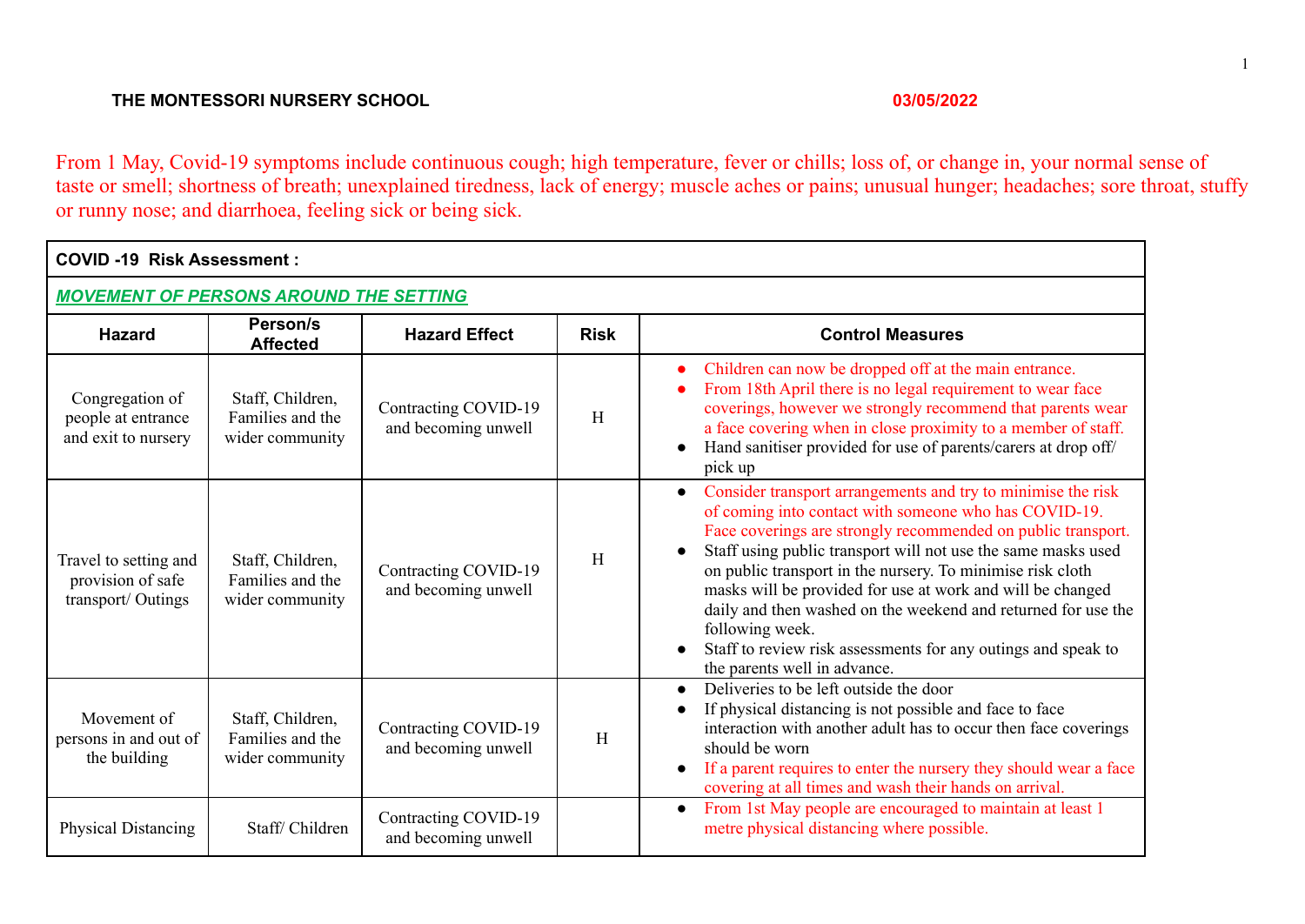|  |  | • If physical distancing is not possible then face coverings are |
|--|--|------------------------------------------------------------------|
|  |  | recommended.                                                     |
|  |  | • Children are not required to physically distance themselves    |
|  |  | from each other, or from adults.                                 |
|  |  | <b>Maximising use of outdoor space</b>                           |
|  |  | Outdoor areas and nursery gardens will be used as much as        |
|  |  | possible across the day taking the necessary precautions to      |
|  |  | protect children from the elements.                              |

| <b>Hazard</b>                                      | Person/s<br><b>Affected</b>             | <b>Hazard Effect</b>                        | <b>Risk</b> | <b>Control Measures</b>                                                                                                                                                                                                                                                                                                                                                                                                                                                                                                                                                                                                                                                                                                                                                                                                                        |
|----------------------------------------------------|-----------------------------------------|---------------------------------------------|-------------|------------------------------------------------------------------------------------------------------------------------------------------------------------------------------------------------------------------------------------------------------------------------------------------------------------------------------------------------------------------------------------------------------------------------------------------------------------------------------------------------------------------------------------------------------------------------------------------------------------------------------------------------------------------------------------------------------------------------------------------------------------------------------------------------------------------------------------------------|
| Visits and Settling<br>In Visits                   | Parents, Carers,<br>Children, Staff     | Contracting COVID-19<br>and becoming unwell | M           | From 1st May:<br>While there is no legal requirement to wear a face covering, it<br>is strongly recommended in communal areas. We ask parents<br>to wear a face covering when inside the nursery building.<br>In house events such as plays and activities to support parent<br>engagement can take place.<br>Specialist, peripatetic and agency staff, parents/carers and<br>other visitors are welcome to attend nursery settings.<br>The meeting space is well ventilated, face coverings are worn<br>by adults and there is a supply of alcohol-based hand rub<br>available to visitors at the entrance to the setting.<br>Where virtual arrangements for parental engagement are<br>already in place and working well, these may continue to be<br>used;<br>Individuals should only visit the setting if they are feeling well<br>enough. |
| Visits by specialist<br>staff                      | Staff, Children and<br>Specialist Staff | Contracting COVID-19<br>and becoming unwell |             | From $19$ July -<br>No restrictions on visits by specialist staff (e.g. allied health)<br>professionals, local authority officers or inspectors                                                                                                                                                                                                                                                                                                                                                                                                                                                                                                                                                                                                                                                                                                |
| Cohorting/limiting<br>contacts between<br>children | Staff & Children                        | Contracting COVID-19<br>and becoming unwell |             | The only restriction on group size is registration capacity $(25)$                                                                                                                                                                                                                                                                                                                                                                                                                                                                                                                                                                                                                                                                                                                                                                             |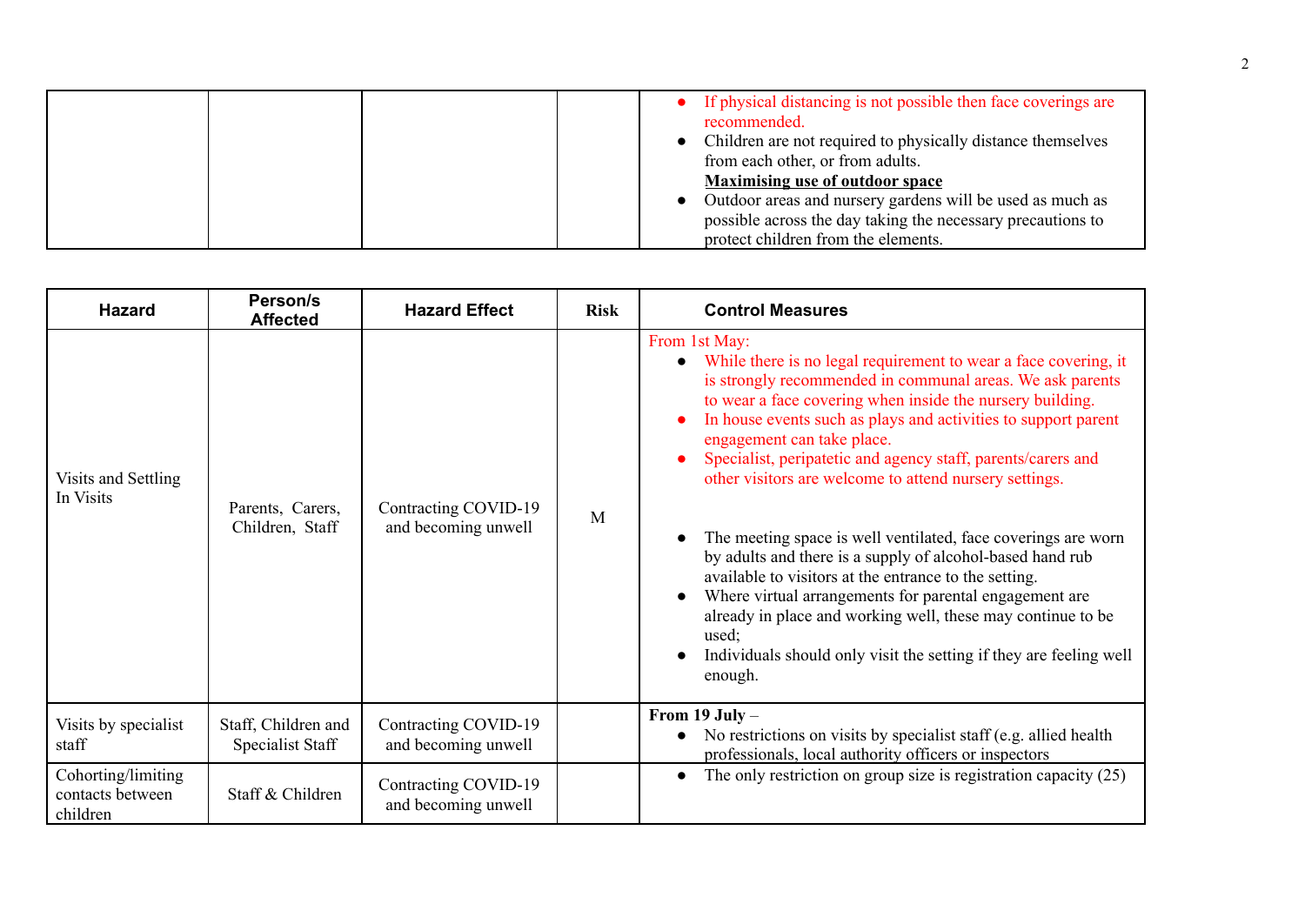| Blended placements |                    | Contracting COVID-19  | Where a child attends a blended placement the nursery will    |
|--------------------|--------------------|-----------------------|---------------------------------------------------------------|
|                    | Staff and Children | or other infectious   | keep in regular contact with the other setting to ensure that |
|                    |                    | diseases and becoming | both parties are informed of any known cases.                 |
|                    |                    | unwell                |                                                               |

| <b>Hazard</b>    | Person/s<br><b>Affected</b>                             | <b>Hazard Effect</b>                        | <b>Risk</b> | <b>Control Measures</b>                                                                                                                                                                                                                                                                                                                                                                                                                                                                                                                                                                                                                                                                                                                                                                                                                                                                                                                                                                                                                                                                                                                                                                                                                                                                                                                                                                                                                                                                                                                                                                         |
|------------------|---------------------------------------------------------|---------------------------------------------|-------------|-------------------------------------------------------------------------------------------------------------------------------------------------------------------------------------------------------------------------------------------------------------------------------------------------------------------------------------------------------------------------------------------------------------------------------------------------------------------------------------------------------------------------------------------------------------------------------------------------------------------------------------------------------------------------------------------------------------------------------------------------------------------------------------------------------------------------------------------------------------------------------------------------------------------------------------------------------------------------------------------------------------------------------------------------------------------------------------------------------------------------------------------------------------------------------------------------------------------------------------------------------------------------------------------------------------------------------------------------------------------------------------------------------------------------------------------------------------------------------------------------------------------------------------------------------------------------------------------------|
| Drop off/Pick up | Staff, Children,<br>Families and the<br>wider community | Contracting COVID-19<br>and becoming unwell | H           | • Children will be dropped off at the gate or at the main entrance<br>to the nursery building.<br>Children will be picked up outside the nursery building<br>When queuing, parents/carers are advised to exercise physical<br>$\bullet$<br>distancing of 1 metre between families.<br>Staff may need to walk the children down the stairs to be<br>handed over to their parent/carer. Adults are encouraged to<br>keep a 1 metre distance when possible and to wear a face<br>covering if it is not possible.<br>Settling in:<br>While there is no legal requirement to wear a face covering, it<br>is strongly recommended in communal areas. We ask parents<br>to wear a face covering when inside the nursery building for<br>the purposes of settling in.<br>We will show you to a designated seating area and encourage<br>you not to move around unnecessarily; if other children<br>approach you, there is no need to move away from their space.<br>Staff will respond to the children in such events.<br>The nursery provides transition support material prior to<br>arrival- e.g. video of staff and nursery, booklet, input from<br>parents/carers on likes/ dislikes/ how to help the child deal<br>with transitions/how to reassure their anxious child etc.<br>Ensure both the child and the parent/carer is comfortable in the<br>handover and make arrangements if a child is distressed for the<br>parent/carer to comfort them without the parent/carer coming<br>into contact with other children or staff.<br>Staff will communicate with families via phone call/ text or |
|                  |                                                         |                                             |             | photos to provide reassurance throughout the morning as to<br>how the child is settling.                                                                                                                                                                                                                                                                                                                                                                                                                                                                                                                                                                                                                                                                                                                                                                                                                                                                                                                                                                                                                                                                                                                                                                                                                                                                                                                                                                                                                                                                                                        |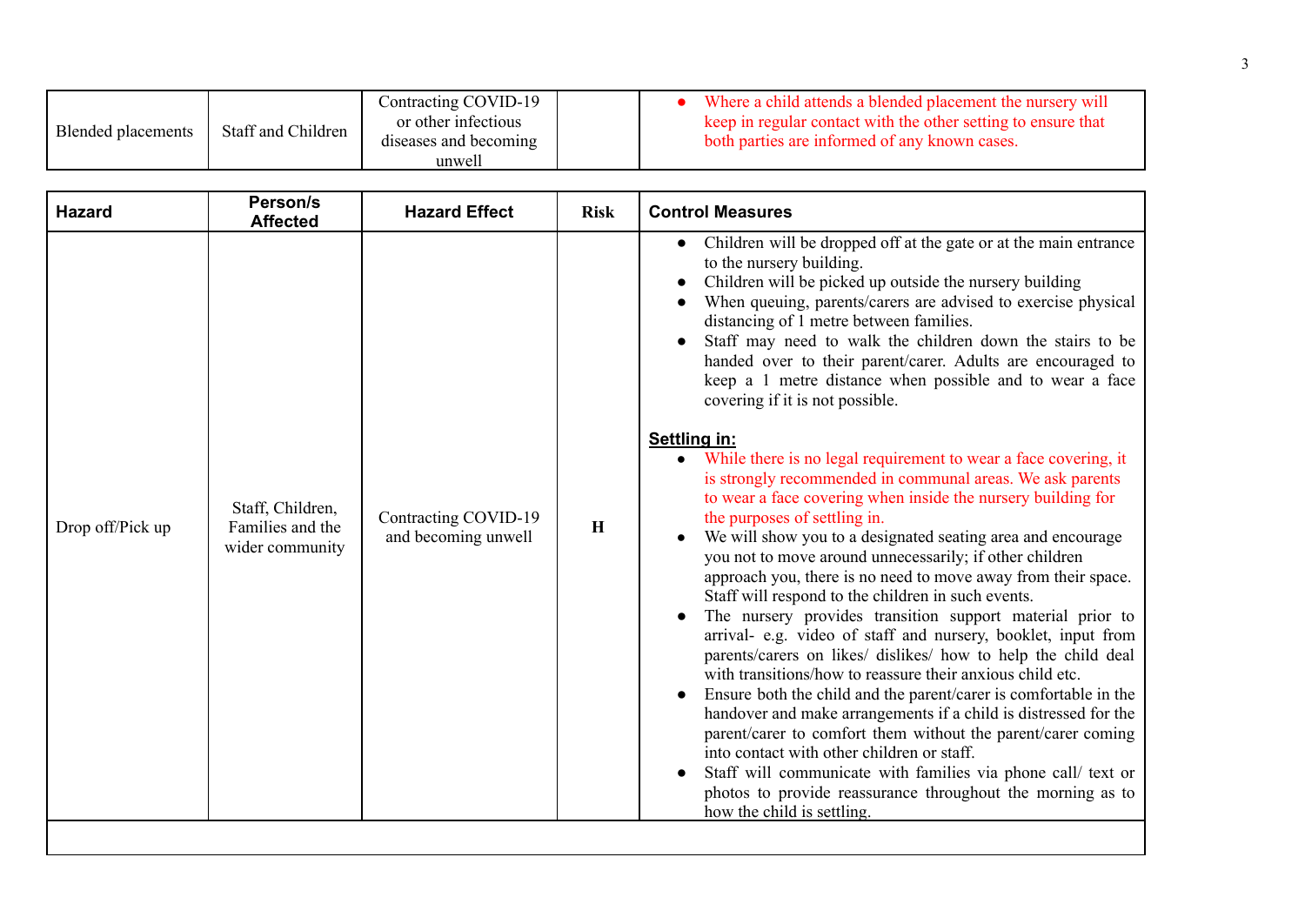| <b>Hazard</b>           | Person/s<br><b>Affected</b>                             | <b>Hazard Effect</b>                                                                                                  | <b>Risk</b> | <b>Control Measures</b>                                                                                                                                                                                                                                                                                                                                                                                                                                                                                                                                                                                                                                                                                                                                                                                                                                                                                                                                                                                                                                                                                                                                                      |
|-------------------------|---------------------------------------------------------|-----------------------------------------------------------------------------------------------------------------------|-------------|------------------------------------------------------------------------------------------------------------------------------------------------------------------------------------------------------------------------------------------------------------------------------------------------------------------------------------------------------------------------------------------------------------------------------------------------------------------------------------------------------------------------------------------------------------------------------------------------------------------------------------------------------------------------------------------------------------------------------------------------------------------------------------------------------------------------------------------------------------------------------------------------------------------------------------------------------------------------------------------------------------------------------------------------------------------------------------------------------------------------------------------------------------------------------|
| Making building<br>safe | Staff / Children                                        | Risk of undetected fire/<br>Possible illness from<br>water or fumes from<br>boiler/faulty equipment<br>such as boiler | L           | Landlord is responsible for:-<br>• Water hygiene management plan.- management of legionella<br>- risk assessment<br>Ensuring agreed regimes for flushing and monitoring of<br>temperatures are maintained and that cleaning and<br>disinfection can take place prior to occupation as per<br>government guidance re: Water Hygiene Management during<br>COVID-19<br>Maintenance check of boiler<br>Maintenance check of fire alarm system                                                                                                                                                                                                                                                                                                                                                                                                                                                                                                                                                                                                                                                                                                                                    |
| First aid procedures-   | Staff, Children,<br>Families and the<br>wider community | Non-qualified staff<br>treating sick children<br>incorrectly and the<br>consequent harm.                              | L           | First aid treatment will be carried out ONLY by the Lead<br>$\bullet$<br>Teachers with current qualifications.<br>If a child has an accident during nursery hours, the usual<br>procedure will apply when writing the accident form.<br>However, their parent will be called prior to collection so they<br>are aware that they will need to and be ready to sign the<br>accident form. When obtaining the signature, the 2 m<br>distancing will be respected. Masks are to be worn by both<br>parties at all times                                                                                                                                                                                                                                                                                                                                                                                                                                                                                                                                                                                                                                                          |
| <b>Fire Procedures</b>  | Staff/Children                                          | Injury/Death                                                                                                          | H           | Ensure children and staff line up at the muster point at the tree<br>$\bullet$<br>with staff ensuring that physical distancing guidelines are<br>being met. Changes made to the layout and the impact this<br>may have on fire evacuation and routes have been considered.<br>Lead teachers responsible for taking the children to the muster<br>point and assistants responsible for checking to ensure all<br>children are out of the building. Inside hall - Children to exit<br>via fire exit points – garden door or front door. Register/ name<br>cards and keys to be kept in a basket on teachers' cabinet and<br>taken by the Senior Teacher or Manager to muster point.<br><b>Outside in the garden:</b> Lead teachers to take children to<br>muster point. Assistants to check grounds. Register/ name<br>cards and keys to be kept in a plastic wallet with the Lead<br>Teacher responsible for taking daily register and taken by that<br>person to muster point.<br>Ensure that testing and monitoring regimes are in place for fire<br>detection and alarm systems, fire extinguishers and that any<br>interim arrangements (such as doors propped open where |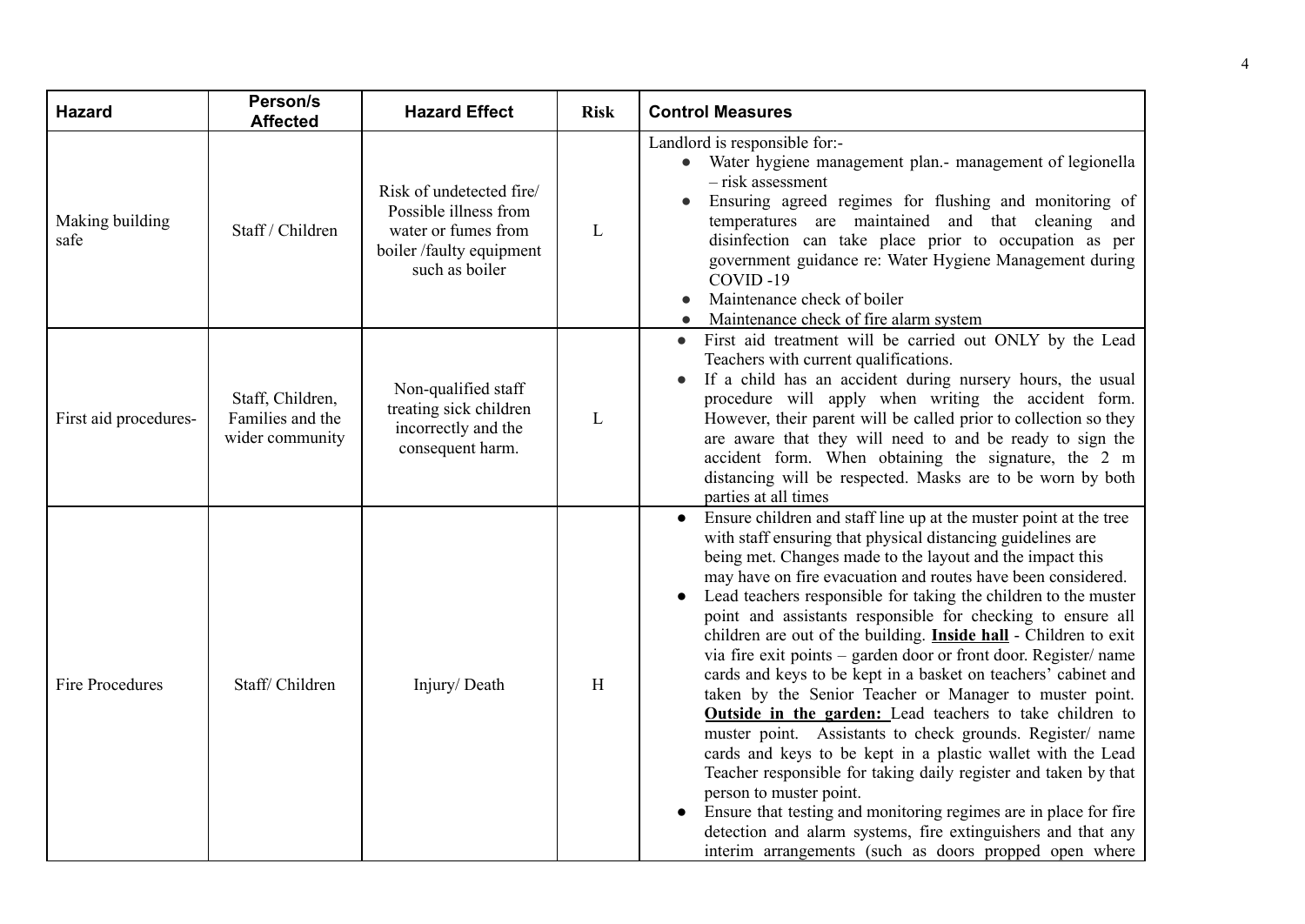|  |  | conta<br>hand<br>эанс<br>d G<br>tna<br>mana.<br>не<br>K<br>ИΙ<br>.ъа. |
|--|--|-----------------------------------------------------------------------|
|  |  | ∙an.<br>поп<br>no<br>-811.<br>nr<br>ш<br>arnis<br>ne<br>nni<br>.      |

| Using and<br>monitoring new<br>practices to reduce<br>risk of Covid-19<br>transmission | Staff, Children,<br>Families and the<br>wider community | Contracting COVID-19<br>and becoming unwell | L | Training of all staff prior to start –to include Croner H&S<br>consultants' 'E learning on return to worker: Covid', contents<br>of this RA, alternative layouts and any changes to fire<br>evacuation routes, use of PPE, cleaning arrangements, and<br>location of designated room for suspected cases, staff breaks<br>area, staff use of toilets.<br>Daily morning and end of the day briefings. Managers must<br>monitor arrangements throughout the day and make remedial<br>actions where needed.<br>Ensure there are regular opportunities for all employees to<br>raise concerns / make suggestions.<br>Review Setting Policies and Procedures - including<br>safeguarding - to include coronavirus (COVID-19).<br>Give staff time to re-connect, to meet, talk and 'check in' with<br>each other.<br>Communicate to ensure that staff are clear and confident in<br>implementing the required public health measures and<br>processes in advance of nursery reopening. |
|----------------------------------------------------------------------------------------|---------------------------------------------------------|---------------------------------------------|---|----------------------------------------------------------------------------------------------------------------------------------------------------------------------------------------------------------------------------------------------------------------------------------------------------------------------------------------------------------------------------------------------------------------------------------------------------------------------------------------------------------------------------------------------------------------------------------------------------------------------------------------------------------------------------------------------------------------------------------------------------------------------------------------------------------------------------------------------------------------------------------------------------------------------------------------------------------------------------------|
| Ventilation to reduce<br>spread                                                        | Staff, Children,<br>Families and the<br>wider community | Contracting COVID-19<br>and becoming unwell | H | Ensure the opening of doors and windows to increase natural<br>ventilation where it is practical, safe and secure to do so, while<br>maintaining appropriate internal temperatures. Use a CO2<br>monitor to assess settings.<br>CO2 monitor supplied to setting on 17 November 2021, fitted by<br>landlord on $01/12/21$ and levels are checked throughout the day to<br>ensure that the classroom is well ventilated.<br>The amount of CO2 in the air is measured in parts per million (ppm).<br>A consistent CO2 value below 800ppm is likely to indicate that an<br>indoor space is well ventilated. Levels below 800ppm are<br>recommended for spaces with continuous talking, singing and physical                                                                                                                                                                                                                                                                          |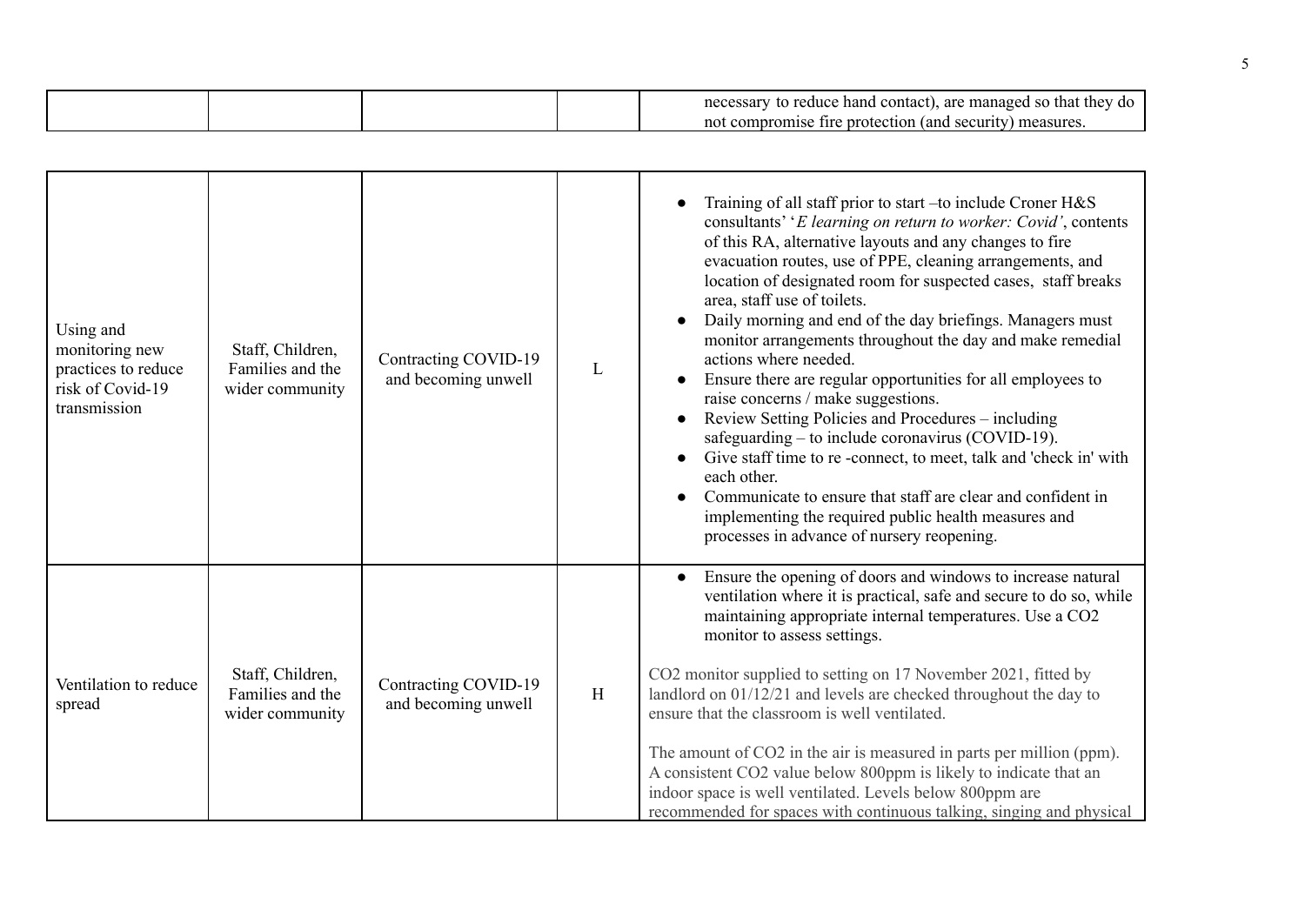|                        |                                                         |                                             |   | activity. CO2 levels consistently higher than 1500ppm in an occupied<br>room indicate poor ventilation.<br>A record of the CO2 level is stored electronically.                                                                                                                                                                                                         |
|------------------------|---------------------------------------------------------|---------------------------------------------|---|------------------------------------------------------------------------------------------------------------------------------------------------------------------------------------------------------------------------------------------------------------------------------------------------------------------------------------------------------------------------|
| Management of<br>waste | Staff, Children,<br>Families and the<br>wider community | Contracting COVID-19<br>and becoming unwell | H | • Pedal bins with bin liners provided inside and outside for<br>disposal of tissues and hand towels. They will be emptied<br>throughout the day by staff wearing disposable gloves.<br>Pedal bin with bin liner in kitchen to be used for disposal of<br>$\bullet$<br>PPE equipment.<br>Nappies to be sealed in nappy bag and disposed of in outdoor<br>landfill bins. |

| <b>INFECTION CONTROL</b> |                                                      |                                                |             |                                                                                                                                                                                                                                                                                                                                                                                                                                                                                                              |
|--------------------------|------------------------------------------------------|------------------------------------------------|-------------|--------------------------------------------------------------------------------------------------------------------------------------------------------------------------------------------------------------------------------------------------------------------------------------------------------------------------------------------------------------------------------------------------------------------------------------------------------------------------------------------------------------|
| <b>Hazard</b>            | <b>Person/s Affected</b>                             | <b>Hazard Effect</b>                           | <b>Risk</b> | <b>Control Measures</b>                                                                                                                                                                                                                                                                                                                                                                                                                                                                                      |
| Face coverings           | Staff, Children, Families<br>and the wider community | Contracting<br>COVID-19 and<br>becoming unwell | M           | While there is no legal requirement to wear a face covering, it<br>is strongly recommended in communal areas. We ask parents<br>and visitors to wear a face covering when inside the nursery<br>building.<br>We strongly encourage parents to wear a face covering if they<br>are in close proximity to a member of staff.<br>Face coverings are not required when working directly with<br>children. However, staff who wish to wear a face covering in<br>these circumstances should be supported to do so |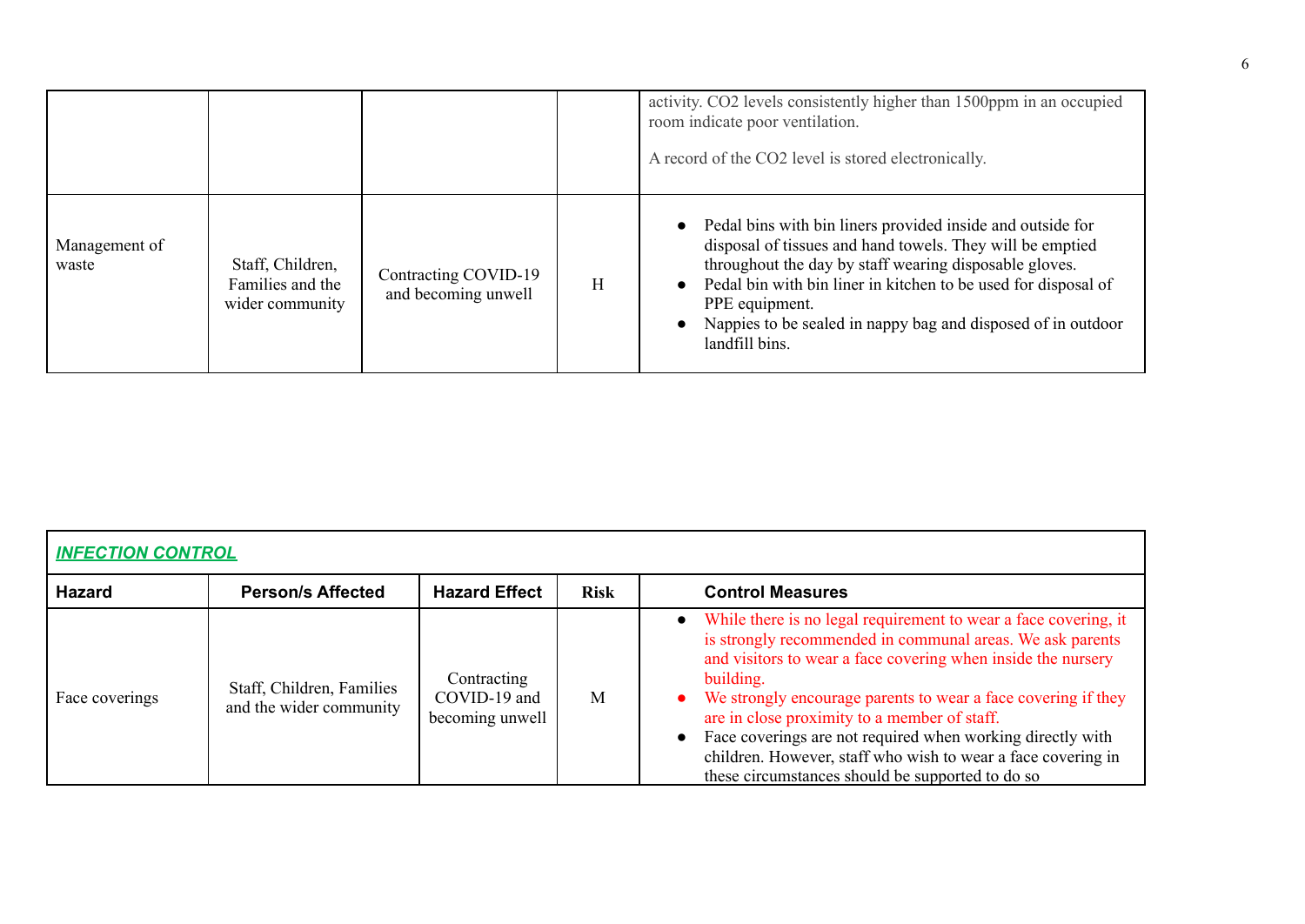| Hand Hygiene      | Staff, Children, Families | Contracting<br>COVID-19 or<br>other infectious<br>diseases and<br>becoming unwell | M | Ensure all staff and children frequently wash their hands with<br>soap and water for 20 seconds. Handwashing should take<br>place: on arrival at the setting; before and after eating; after<br>toileting; at regular intervals throughout the day; when moving<br>between different areas such as from outdoors to inside.<br>Parents entering the setting should wash their hands with soap<br>and water or hand gel on arrival.                                                                                                                                                                                                                                                                                                                                                                                                                                                                                                                                                                                                                                                                                                                                                                                                                                                                                                                                                                                                                                                                             |
|-------------------|---------------------------|-----------------------------------------------------------------------------------|---|----------------------------------------------------------------------------------------------------------------------------------------------------------------------------------------------------------------------------------------------------------------------------------------------------------------------------------------------------------------------------------------------------------------------------------------------------------------------------------------------------------------------------------------------------------------------------------------------------------------------------------------------------------------------------------------------------------------------------------------------------------------------------------------------------------------------------------------------------------------------------------------------------------------------------------------------------------------------------------------------------------------------------------------------------------------------------------------------------------------------------------------------------------------------------------------------------------------------------------------------------------------------------------------------------------------------------------------------------------------------------------------------------------------------------------------------------------------------------------------------------------------|
| Cough etiquette   | Staff, Children           | Contracting<br>COVID-19 or<br>other infectious<br>diseases and<br>becoming unwell | M | Use a tissue or elbow to cough or sneeze into, dispose of<br>tissues appropriately and ensure that bins are emptied regularly<br>of waste.<br>Encourage children to use a tissue or elbow to cough into.                                                                                                                                                                                                                                                                                                                                                                                                                                                                                                                                                                                                                                                                                                                                                                                                                                                                                                                                                                                                                                                                                                                                                                                                                                                                                                       |
| Enhanced cleaning |                           | Contracting<br>COVID-19 and<br>becoming unwell                                    | M | Buildings should be checked if they have been closed or<br>unused, including water quality sampling.<br>At least twice daily cleaning and disinfection of frequently<br>touched objects and hard surfaces.<br>Surfaces in dining or snack areas should be wiped down and<br>disinfected in between use by each group of children.<br>All crockery and equipment used in the provision of meals and<br>snacks for children should be cleaned with general-purpose<br>detergent and dried thoroughly before being stored for reuse.<br>Cleaning of staff areas should be an integral part of the overall<br>cleaning strategy. Staff should use their own cup/cutlery and<br>ensure these are cleaned straight after use.<br>As much as possible, toys and equipment that children access<br>should be cleaned daily or, if groups of children change during<br>the day, on a sessional basis.<br>From 1st May: Sand does not need to be changed daily if good<br>hand hygiene practices are followed.<br>Refillable spray containers should not be used for cleaning<br>products as there is a risk of contamination and other<br>associated risks, which will prevent effective cleaning<br>standards.<br>Water and playdough should be replaced daily or, if groups of<br>children change during the day, on a sessional basis.<br>If soft furnishings (such as throws and bedding) have been<br>used by a child who shows symptoms of COVID, they should<br>be removed and laundered as quickly as possible. |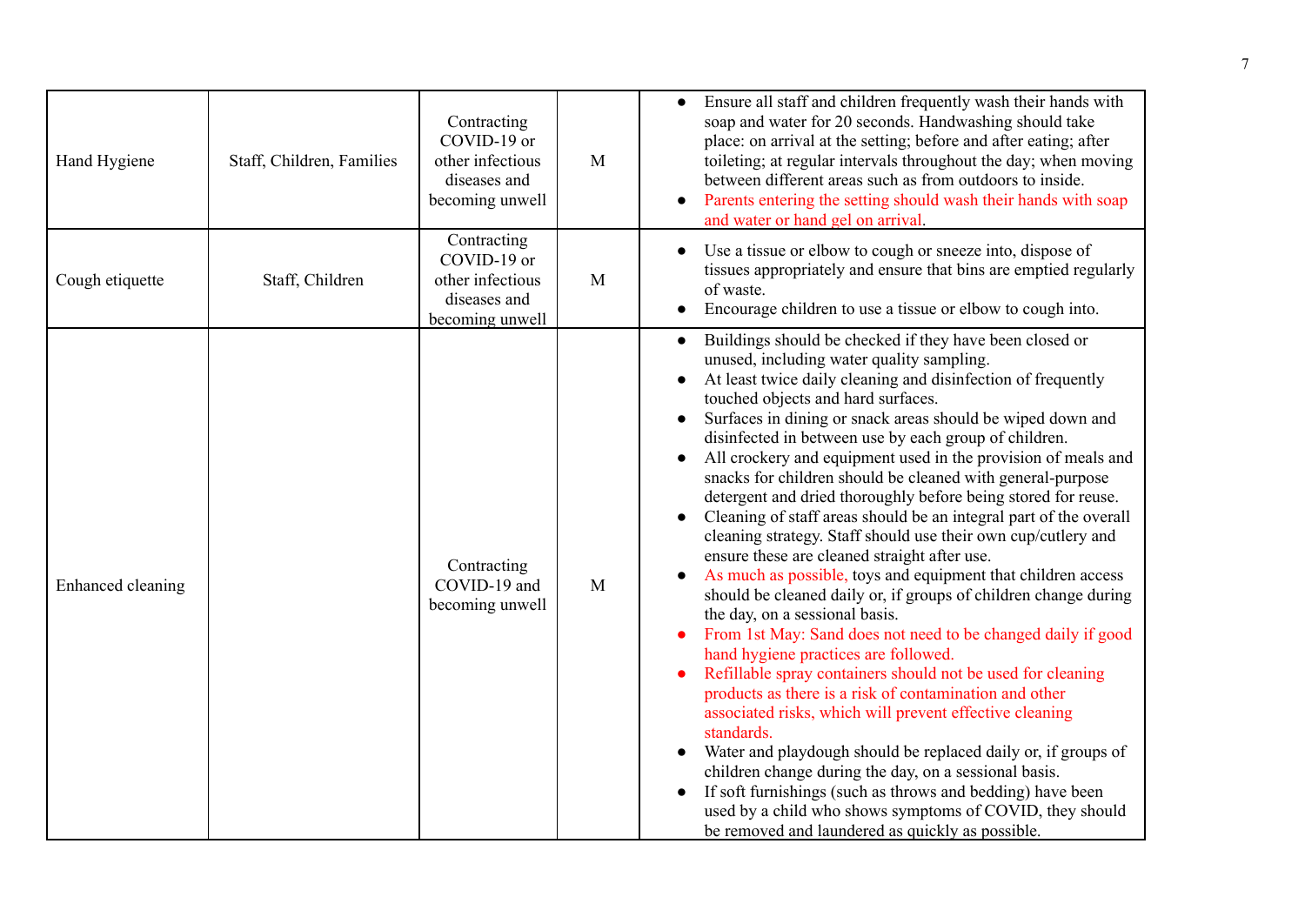| Using play<br>equipment                                | Staff, Children, Families<br>and the wider community | Contracting<br>COVID-19 and<br>becoming unwell | M | As much as possible, toys and equipment that children access<br>should be cleaned daily or, if groups of children change during<br>the day, on a sessional basis.<br>All staff are responsible for cleaning the equipment with<br>disinfectant spray and wipes before tidying away                                                                                                                                                                                                                                                                                                                                                                                                                                                                                                                                      |
|--------------------------------------------------------|------------------------------------------------------|------------------------------------------------|---|-------------------------------------------------------------------------------------------------------------------------------------------------------------------------------------------------------------------------------------------------------------------------------------------------------------------------------------------------------------------------------------------------------------------------------------------------------------------------------------------------------------------------------------------------------------------------------------------------------------------------------------------------------------------------------------------------------------------------------------------------------------------------------------------------------------------------|
| Shared resources<br>and equipment<br>increasing spread | Staff, Children, Families<br>and the wider community | Contracting<br>COVID-19 and<br>becoming unwell | M | <b>FROM 17TH FEBRUARY</b><br>Where possible parents should provide the necessary clothing<br>for outdoor play. Where this is not possible and children need<br>to share outdoor clothes or footwear, risks can be reduced by<br>ensuring good hand hygiene before and after dressing.                                                                                                                                                                                                                                                                                                                                                                                                                                                                                                                                   |
| Contaminated<br>surfaces spreading<br>virus            | Staff, Children, Families<br>and the wider community | Contracting<br>COVID-19 and<br>becoming unwell | H | Follow government cleaning guidance.<br>Remove unnecessary items from the classroom and store<br>elsewhere. Staff to do regular cleaning of touch points<br>throughout the day.<br>water & messy play needs to be daily use only, and they will<br>be changed daily.<br>Books to be wiped with anti-bacterial spray or wipes regularly.<br>Minimise toys to make cleaning regimes easier, if toys don't<br>wash or clean easily they will be removed.<br>Staff rota re: cleaning of the big toilet a second time during<br>the day and cleaning schedule signed. Also to include<br>disinfectant wiping down of touch points and surfaces in<br>communal areas and in items in use by staff - door handles,<br>door push panels, light switches, ipads, nursery telephone<br>chairs to be wiped with disinfectant wipe. |
| Sharing of resources<br>between home and<br>setting    |                                                      |                                                |   | Children should be discouraged from bringing toys from home<br>$\bullet$<br>to the setting. However, settings can share resources (such as<br>story bags) between setting and home.                                                                                                                                                                                                                                                                                                                                                                                                                                                                                                                                                                                                                                     |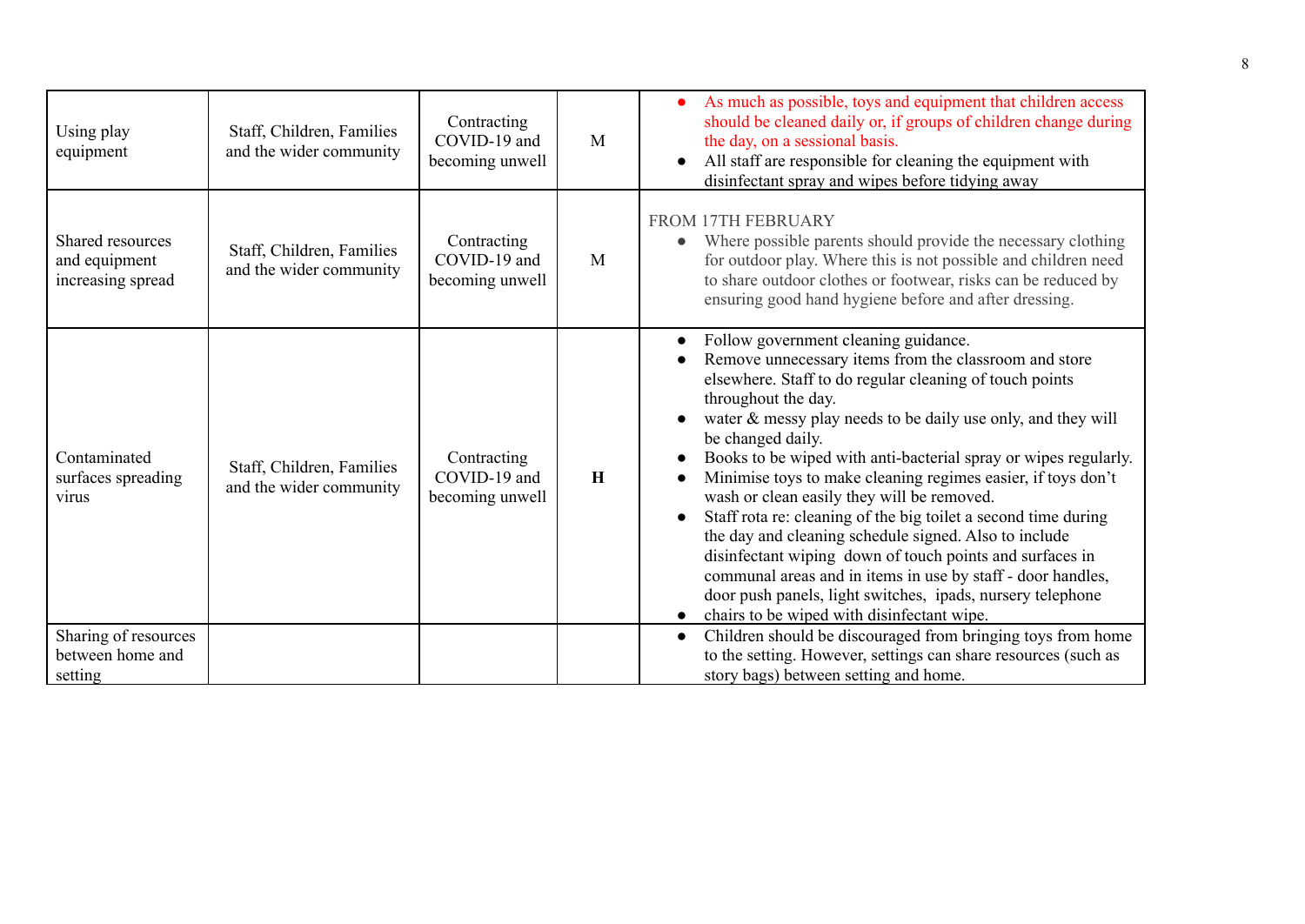| <b>Self-Isolation Policy</b> |                               |                                                 |   |                                                                                                                                                                                                                                                                                                                                                                                                                                                                                                                                                                                                                                                                                                                                                                                                                                                                                                                                                                                                                                                  |  |
|------------------------------|-------------------------------|-------------------------------------------------|---|--------------------------------------------------------------------------------------------------------------------------------------------------------------------------------------------------------------------------------------------------------------------------------------------------------------------------------------------------------------------------------------------------------------------------------------------------------------------------------------------------------------------------------------------------------------------------------------------------------------------------------------------------------------------------------------------------------------------------------------------------------------------------------------------------------------------------------------------------------------------------------------------------------------------------------------------------------------------------------------------------------------------------------------------------|--|
| Self-Isolation               |                               |                                                 |   | From 1st May<br>"Stay at home" guidance replaces self isolation. Adults who have<br>symptoms of COVID-19 and who have a fever or are too unwell to<br>carry out normal activities will be asked to 'stay at home' whilst they<br>are unwell or have a fever. They will no longer be advised to take a<br>PCR test.<br>Under 18's with mild symptoms (a runny nose, sore throat or slight)<br>cough) can continue to attend childcare settings as long as they are<br>otherwise well. They should stay at home if they are unwell and have<br>a high temperature. They can return to the setting when they no<br>longer have a fever and feel well enough to attend. We are keen to<br>avoid the unnecessary spread of illness and appreciate parents being<br>mindful of this when considering if their child is well enough to<br>attend nursery.<br>There is no longer a requirement to self-isolate for 10 days if testing<br>positive, instead the Stay at Home guidance should be followed.<br>There is no longer contact tracing in place. |  |
| Travel                       | Staff, children and families. | Contracting<br>COVID-19 and<br>becoming unwell. | H | Please ensure that you follow the most up to date COVID-19 guidelines for<br>travel. This information can be found here International travel and<br><i><u><u><u>quarantine</u></u></u></i>                                                                                                                                                                                                                                                                                                                                                                                                                                                                                                                                                                                                                                                                                                                                                                                                                                                       |  |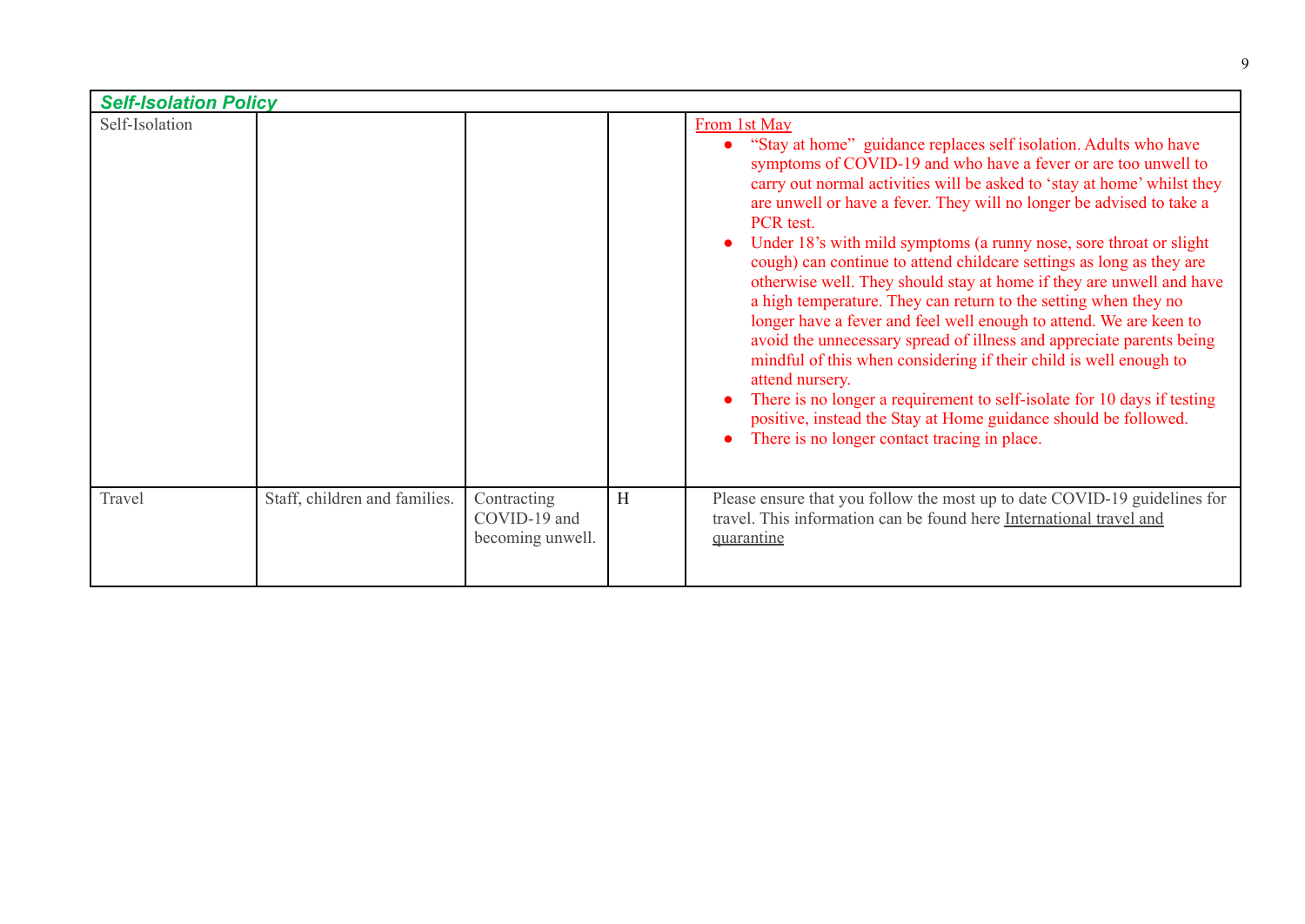| <b>Hazard</b>                                                          | <b>Person/s Affected</b>                             | <b>Hazard Effect</b>                           | <b>Risk</b> | <b>Control Measures</b>                                                                                                                                                                                                                                                                                                                                                                                                                                                                                                                                                                                                                |
|------------------------------------------------------------------------|------------------------------------------------------|------------------------------------------------|-------------|----------------------------------------------------------------------------------------------------------------------------------------------------------------------------------------------------------------------------------------------------------------------------------------------------------------------------------------------------------------------------------------------------------------------------------------------------------------------------------------------------------------------------------------------------------------------------------------------------------------------------------------|
| Cleaning<br>Contractors-<br>Additional<br>requirements                 | Staff, Children, Families<br>and the wider community | Contracting<br>COVID-19 and<br>becoming unwell | L           | Discuss with cleaning staff the additional cleaning<br>$\bullet$<br>requirements and ensure the correct paperwork and risk<br>assessments are procured prior to starting<br>Ensure cleaning products being used are suitable and that<br>adequate supplies of cleaning materials are available.<br>Ensure they have easy access to the premises on a daily basis.<br>Ensure they follow current guidance.<br>$\bullet$                                                                                                                                                                                                                 |
| Sufficient hand<br>washing facilities<br>for staff and<br>$children +$ | Staff, Children, Families<br>and the wider community | Contracting<br>COVID-19 and<br>becoming unwell | H           | When required, easily accessible outside handwashing stations<br>$\bullet$<br>are provided to cater to the children's needs when outdoors<br>from the start of the day.<br>When children start the day inside, hands are to be washed in<br>the toilet areas on arrival.<br>Access to hand sanitiser for the staff as well as individual<br>bottles to be carried.<br>Staff can also use hand sink in the kitchen and in toilets to<br>wash hands<br>Hands are to be washed on arrival, before/ after eating, after<br>using the toilets, after blowing nose, after time outside and at<br>regular intervals throughout the day.       |
| Hand washing<br>practice with<br>children                              | Staff, Children, Families<br>and the wider community | Contracting<br>COVID-19 and<br>becoming unwell | L           | Hand washing should take place: on arrival at the setting;<br>$\bullet$<br>before and after eating; after toileting; after blowing nose or<br>sneezing, after time outside and at regular intervals throughout<br>the day; when moving between different areas.<br>Review procedures with the children and remind them<br>regularly. Handwashing video has been sent home and signs<br>are near to sinks to help.<br>Staff to be available to help children who have trouble<br>cleaning their hands independently<br>Staff to monitor effective handwashing carried out by children<br>(and other staff.) and reinforce as necessary. |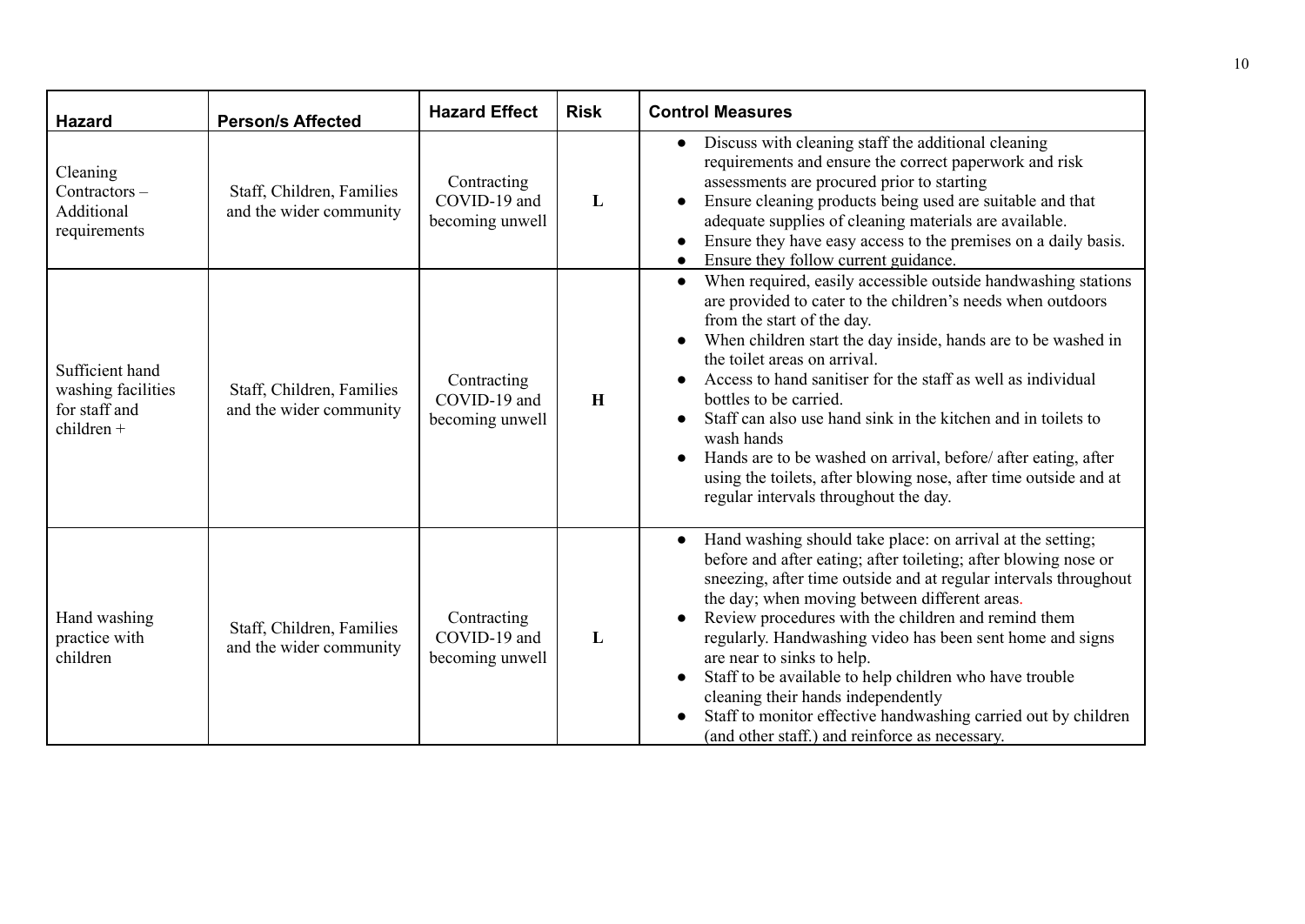| Sufficient supplies<br>of soap and cleaning<br>products | Staff, Children, Families<br>and the wider community | Contracting<br>COVID-19 and<br>becoming unwell             | L | Cleaners to use their own or those supplied by Landlord<br>$\bullet$<br>Discuss with suppliers and contractors to ensure sufficient<br>$\bullet$<br>supplies and deliveries.<br>For outdoor washing stations, eco-friendly soap to be used, as<br>it will drain into ground later<br>Use regular detergents/ Milton for cleaning of nursery items<br>$\bullet$                                                                                                                                                                                                                                                                      |
|---------------------------------------------------------|------------------------------------------------------|------------------------------------------------------------|---|-------------------------------------------------------------------------------------------------------------------------------------------------------------------------------------------------------------------------------------------------------------------------------------------------------------------------------------------------------------------------------------------------------------------------------------------------------------------------------------------------------------------------------------------------------------------------------------------------------------------------------------|
| Overcrowding in<br>toilets                              | Staff, Children, Families<br>and the wider community | Contracting<br>COVID-19 and<br>becoming unwell             | M | Number of children who use the toilet facilities is limited to<br>$\bullet$<br>one at a time visiting the toilet one after the other if possible.<br>Both toilets to be used by the children, staff only use the staff<br>toilet<br>Staff toilets will be wiped down before and after each use by a<br>member of staff and the cleaning schedule signed.<br>Staff rota re: cleaning of the big toilet a second time during<br>$\bullet$<br>the day and cleaning schedule signed. Also to include<br>disinfectant wiping down of touch points and surfaces in<br>communal areas - door handles, door push panels, light<br>switches. |
| Dance, music,<br>singing and drama                      | Staff, Children, Families<br>and the wider community | Staff, Children,<br>Families and the<br>wider<br>community | M | Singing in groups within the nursery setting is permitted $-$<br>$\bullet$<br>indoors and outdoors.<br>Children singing to themselves as they go about their work is<br>$\bullet$<br>also fine.                                                                                                                                                                                                                                                                                                                                                                                                                                     |

## *STAFF RELATED ISSUES*

| <b>Hazard</b>                                                                | <b>Person/s Affected</b>                             | <b>Hazard Effect</b>                           | <b>Risk</b> | <b>Control Measures</b>                                                                                                                                                                                                                            |
|------------------------------------------------------------------------------|------------------------------------------------------|------------------------------------------------|-------------|----------------------------------------------------------------------------------------------------------------------------------------------------------------------------------------------------------------------------------------------------|
| Insufficient staff<br>capacity                                               | Staff, Children, Families<br>and the wider community | Contracting<br>COVID-19 and<br>becoming unwell | L           | Montessori staff to child ratios are usually higher than normal<br>$\bullet$<br>and have been raised even more for this situation. In addition,<br>the owner/manager has made provisions for standby staff in<br>case a member of staff falls ill. |
| Staff understanding<br>of new changes $-$<br>safe practice at the<br>setting | Staff, Children, Families<br>and the wider community | Contracting<br>COVID-19 and<br>becoming unwell | .,          | • Talk to staff to ensure they are aware of and comfortable with<br>the updated guidelines and procedures.                                                                                                                                         |
| PPE usage -                                                                  | Staff, Children, Families<br>and the wider community | Contracting<br>COVID-19 and<br>becoming unwell | H           | • Children whose care already involves the use of PPE e.g.<br>changing of nappy, will continue to receive their care in the<br>same way.                                                                                                           |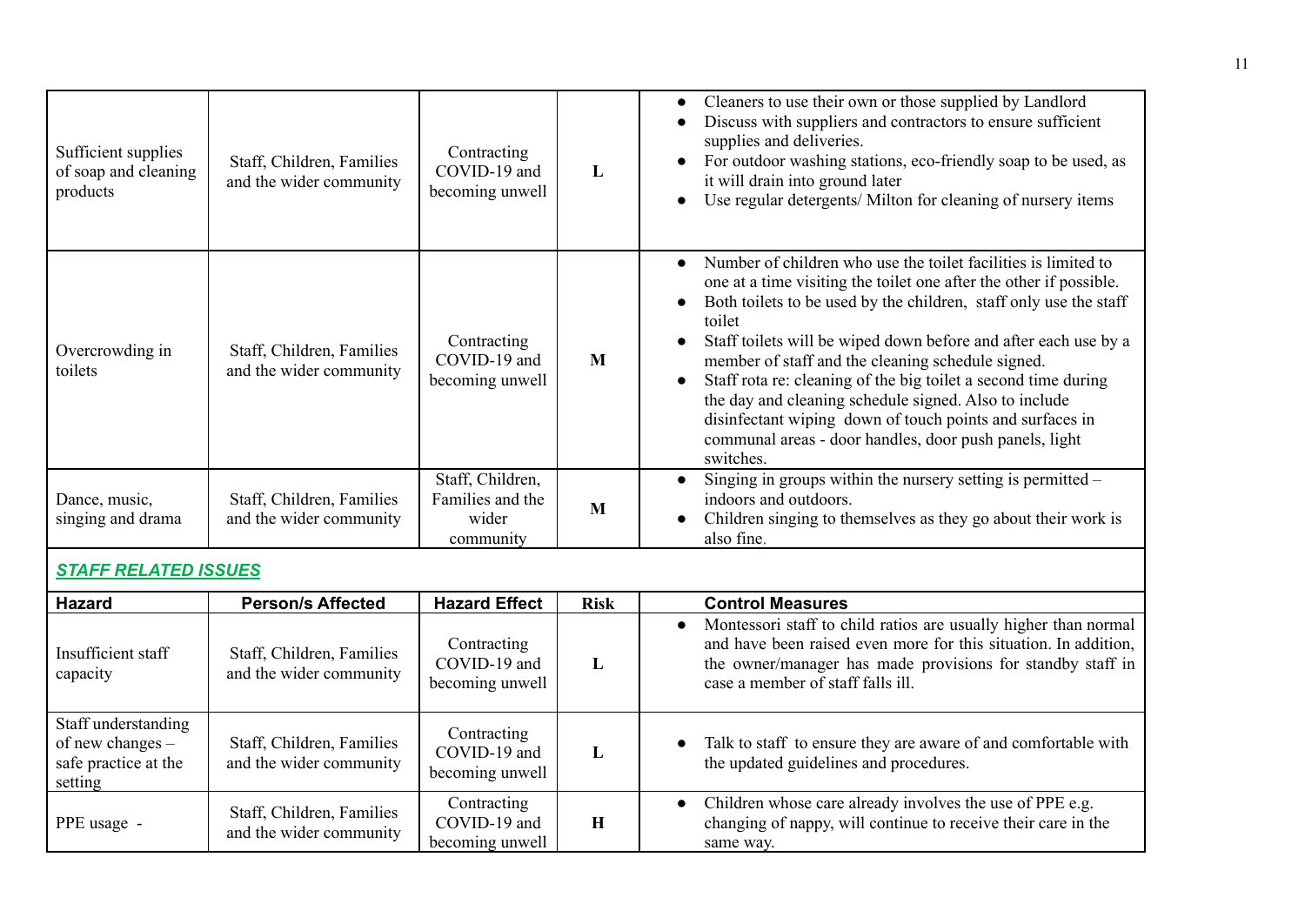|  | If a child or member of staff feels unwell and shows signs of                          |
|--|----------------------------------------------------------------------------------------|
|  | coronavirus, then full PPE is to be worn while interacting or                          |
|  |                                                                                        |
|  | dealing with them.                                                                     |
|  | Staff should wear gloves and an apron when cleaning areas                              |
|  | where a person suspected of having covid has been identified.                          |
|  | In cases of suspected COVID-19, the following use of PPE may be                        |
|  | considered:                                                                            |
|  | a fluid-resistant surgical mask if 2 metre physical distancing<br>cannot be maintained |
|  | where the child needs direct personal care, nitrile gloves and                         |
|  | apron, fluid-resistant surgical mask and eye protection                                |
|  | (goggles or a visor) should be worn by staff                                           |
|  | nitrile gloves and aprons should be used when cleaning the                             |
|  | areas where the child has been                                                         |
|  | Where the use of PPE is risk assessed as being required, staff                         |
|  | should be trained in how to put on and take off PPE (as                                |
|  | required by Health and Safety Regulations), and suitable waste                         |
|  | facilities provided.                                                                   |
|  | Staff to have received training in the putting on and off of PPE                       |
|  | safely, and its disposal.                                                              |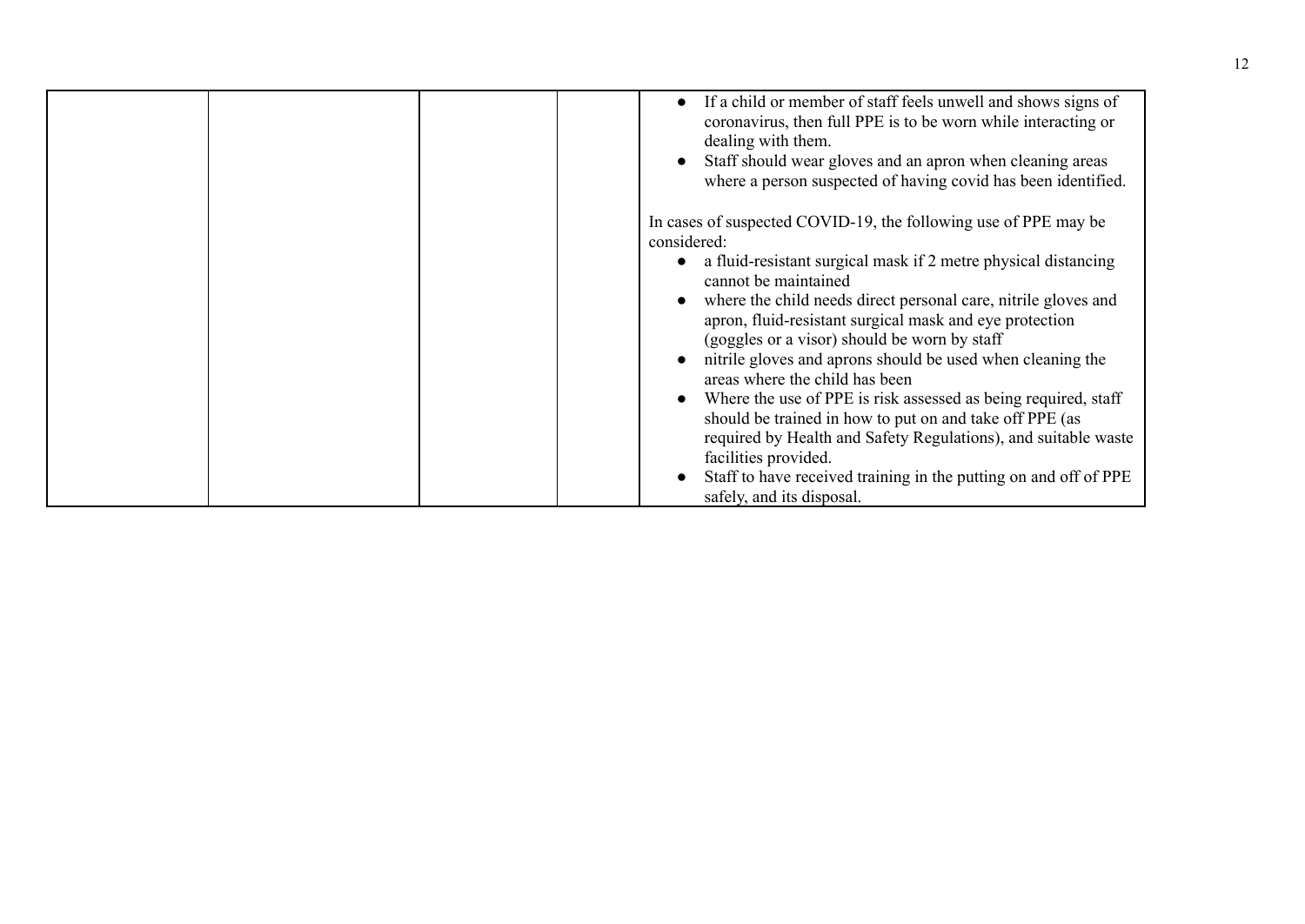| Assessment of all<br>staff, including high<br>risk staff with<br>vulnerable /<br>shielding family<br>member, underlying<br>health conditions or<br>other risk factors | Staff, Children, Families<br>and the wider community | Contracting<br>COVID-19 and<br>becoming unwell | L | Individual Health Risk Assessments should be done for all<br>staff.<br>Individual Health Risk Assessments to be updated and in place<br>for any children who may be at high risk. The onus is on the<br>families who should seek advice from their GP.                                                                                                                                                                                                                |
|-----------------------------------------------------------------------------------------------------------------------------------------------------------------------|------------------------------------------------------|------------------------------------------------|---|-----------------------------------------------------------------------------------------------------------------------------------------------------------------------------------------------------------------------------------------------------------------------------------------------------------------------------------------------------------------------------------------------------------------------------------------------------------------------|
| Staff using toilets                                                                                                                                                   | Staff, Children, Families<br>and the wider community | Contracting<br>COVID-19 and<br>becoming unwell | H | Staff will use the smaller of the toilets and thoroughly disinfect<br>$\bullet$<br>it after use. Signage will be placed in the toilet as a reminder<br>and cleaning schedule signed afterwards                                                                                                                                                                                                                                                                        |
| Asymptomatic<br><b>Testing for Staff</b><br>Lateral<br>Flow<br>Testing<br>(LFD)                                                                                       | Staff, Children, Families<br>and the wider community | Contracting<br>COVID-19 and<br>becoming unwell |   | From 18th April 2022<br>Staff without symptoms are no longer advised to undertake a<br>$\bullet$<br>lateral flow test twice weekly.<br>From 6th January 2022<br>Individuals who test positive for COVID-19 on a lateral flow test do<br>not need to confirm the result with a PCR test.                                                                                                                                                                               |
| Dealing with<br>suspected and<br>confirmed cases                                                                                                                      | Staff, Children, Families<br>and the wider community | Contracting<br>COVID-19 and<br>becoming unwell | M | If a child at nursery seems unwell with covid-19 symptoms and<br>has a high temperature their parent/carer will be contacted and<br>asked to collect them. They will wait in a well ventilated area<br>away from other children to minimise the spread of infection. A<br>member of staff will stay with the child and will wear PPE.<br>If a positive case is reported, the nursery will follow the<br>guidance around issuing a Warn and Inform letter to families. |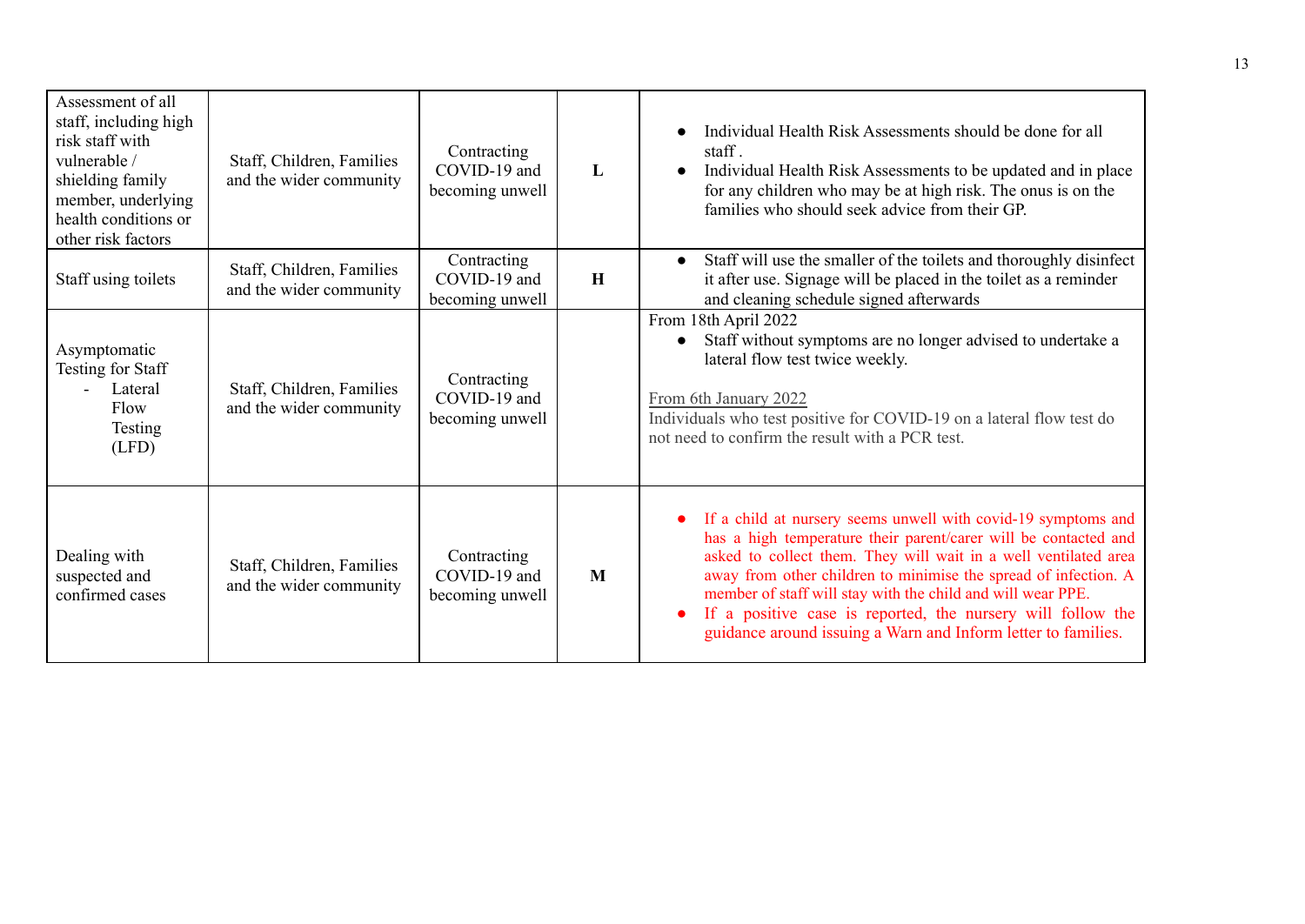| Staying vigilant and<br>responding to<br>COVID-19<br>symptoms | Staff, Children,<br>Parents/Carers                   | Contracting<br>COVID-19 and<br>becoming unwell | M | From 1st May<br>"Stay at home" guidance replaces self isolation. Adults who<br>$\bullet$<br>have symptoms of COVID-19 and who have a fever or are too<br>unwell to carry out normal activities will be asked to 'stay at<br>home' whilst they are unwell or have a fever. They will no<br>longer be advised to take a PCR test.<br>Under 18's with mild symptoms (a runny nose, sore throat or<br>slight cough) can continue to attend childcare settings as long<br>as they are otherwise well. They should stay at home if they<br>are unwell or have a high temperature. They can return to the<br>setting when they no longer have a fever and feel well enough<br>to attend. We are keen to avoid the unnecessary spread of<br>illness and appreciate parents being mindful of this when<br>considering if their child is well enough to attend nursery.<br>There is no longer a requirement to self-isolate for 10 days if<br>testing positive, instead the Stay at Home guidance should be<br>followed. |
|---------------------------------------------------------------|------------------------------------------------------|------------------------------------------------|---|----------------------------------------------------------------------------------------------------------------------------------------------------------------------------------------------------------------------------------------------------------------------------------------------------------------------------------------------------------------------------------------------------------------------------------------------------------------------------------------------------------------------------------------------------------------------------------------------------------------------------------------------------------------------------------------------------------------------------------------------------------------------------------------------------------------------------------------------------------------------------------------------------------------------------------------------------------------------------------------------------------------|
| Peripatetic staff                                             | Staff/Children                                       | Contracting<br>COVID-19 and<br>becoming unwell | L | From 1st May<br>peripatetic and agency staff are welcome to attend nursery<br>$\bullet$<br>settings.                                                                                                                                                                                                                                                                                                                                                                                                                                                                                                                                                                                                                                                                                                                                                                                                                                                                                                           |
| Snack/Lunch                                                   | Staff, Children, Families<br>and the wider community | Contracting<br>COVID-19 and<br>becoming unwell | M | Snack - Nursery will provide children with a daily healthy<br>snack, milk and a dairy free alternative.<br>Lunch - Those children staying for lunch should bring their<br>own packed lunch in a sealable container with an easily<br>removable lid, and have a clearly labelled, filled water bottle<br>for use at lunch time.<br>There is no need for additional PPE at meal and snack times.<br>Staff should follow usual good hygiene when assisting<br>children with snack and packed lunches.<br>If outside, snack will take place all at the same time with two<br>members of staff supervising. Inside, one - two tables will be<br>designated for snack and depending on demand from the<br>children it will be either 5 or up to 11 children having snack at<br>any one time. Staff will supervise snack and take theirs being<br>vigilant of the minimum 2 m distancing.<br>Staff to be vigilant if using hot drinks in children's presence                                                          |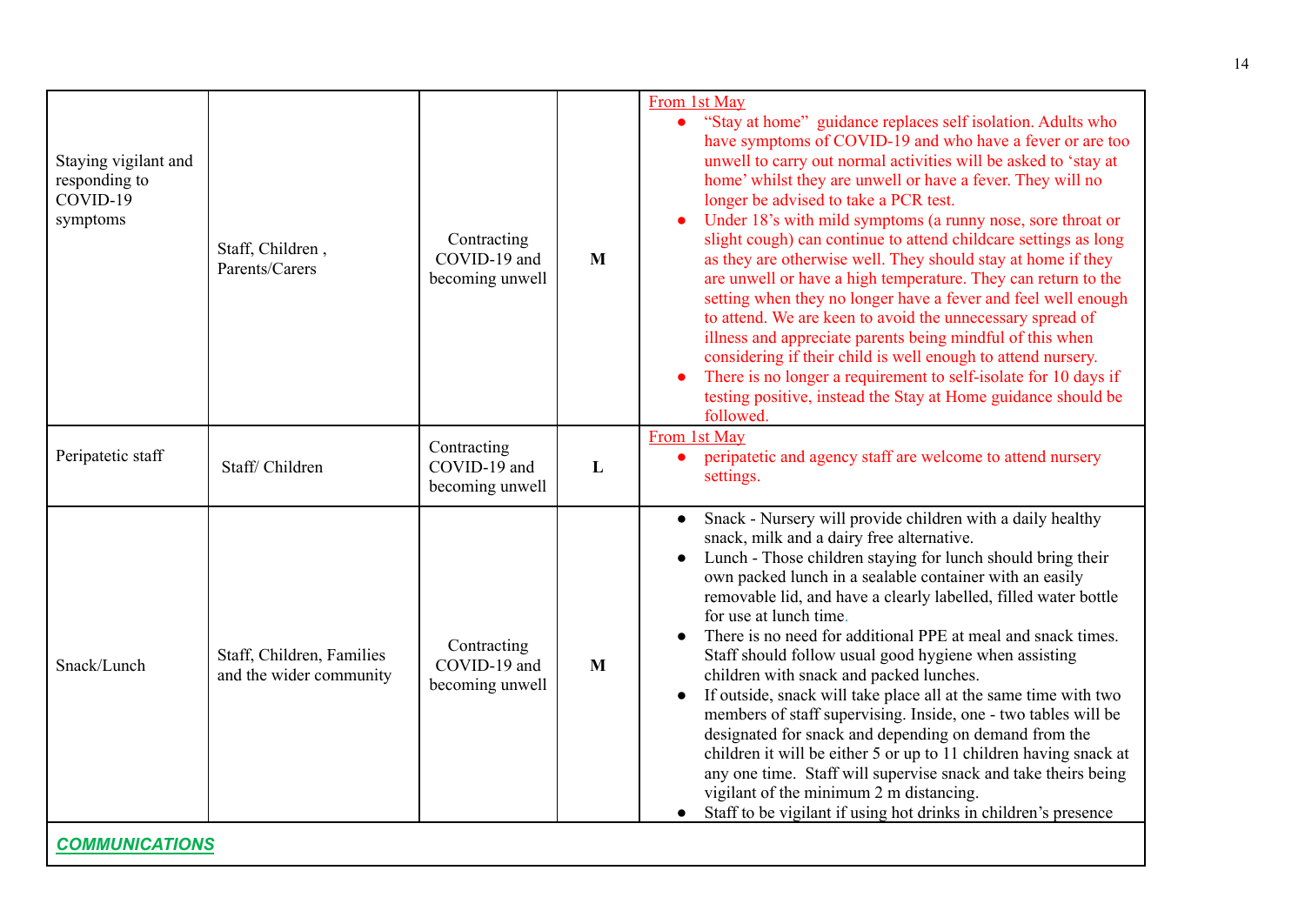| <b>Hazard</b>                                                                      | <b>Person/s Affected</b>                             | <b>Hazard Effect</b>                           | <b>Risk</b> | <b>Control Measures</b>                                                                                                                                                                                                                                                                                                                                                                                                                                                                                                                                                                                                                                                                                                                                                                                  |
|------------------------------------------------------------------------------------|------------------------------------------------------|------------------------------------------------|-------------|----------------------------------------------------------------------------------------------------------------------------------------------------------------------------------------------------------------------------------------------------------------------------------------------------------------------------------------------------------------------------------------------------------------------------------------------------------------------------------------------------------------------------------------------------------------------------------------------------------------------------------------------------------------------------------------------------------------------------------------------------------------------------------------------------------|
| Notification of<br>absence and of<br>Covid-19 positive<br>cases                    | Staff, Children, Families<br>and the wider community | Contracting<br>COVID-19 and<br>becoming unwell |             | 23 DECEMBER 2022<br>Staff (including peripatetic, temporary staff and student)<br>$\bullet$<br>should advise management as soon as they receive a positive<br>test result.<br>The setting should ask parents whether their child has tested<br>$\bullet$<br>positive for COVID-19 when an absence is reported. Parents<br>are asked to provide this information in any messages<br>regarding absence.<br>We will report any suspected outbreaks (2 or more confirmed<br>cases in the nursery within 14 days) to the Care Inspectorate.<br>In the event of an outbreak we would also review our risk<br>assessment and mitigation measures.                                                                                                                                                               |
| Parents, contractors<br>and other persons<br>entering or working<br>in the setting | Staff, Children, Families<br>and the wider community | Contracting<br>COVID-19 and<br>becoming unwell | L           | Parents/carers will be notified via email of the new protocols<br>$\bullet$<br>and updates will be held on the website.<br>There will be signs for delivery people explaining that they are<br>not allowed to enter the hall.<br>From 19 July $2021$ – There will be no restrictions on visits by<br>$\bullet$<br>specialist staff (e.g. allied health professionals, local authority<br>officers or inspectors).<br>When non-urgent visits are required, they will be conducted<br>outside normal nursery operating hours. Out of nursery hours,<br>visitors are to contact the hall manager via the number on the<br>door. Cleaners are to contact Trish/Rachel who will coordinate<br>with the hall manager<br>Persons entering the nursery, outside of regular staff will be<br>asked to wear a mask |
| Communications to<br>parents and staff                                             | Staff, Children, Families<br>and the wider community | Contracting<br>COVID-19 and<br>becoming unwell | L           | Manager to ensure regular communication of any updates with<br>parents/carers and staff through emails, text messages and<br>outdoor socially-distanced chats, particularly where there are<br>new routines and procedures that children and families will<br>need to understand and follow.<br>Parents to ensure they contact the nursery to advise of any<br>changes in contact details so that the nursery can make sure<br>Personal Care Plans are up to date.                                                                                                                                                                                                                                                                                                                                       |